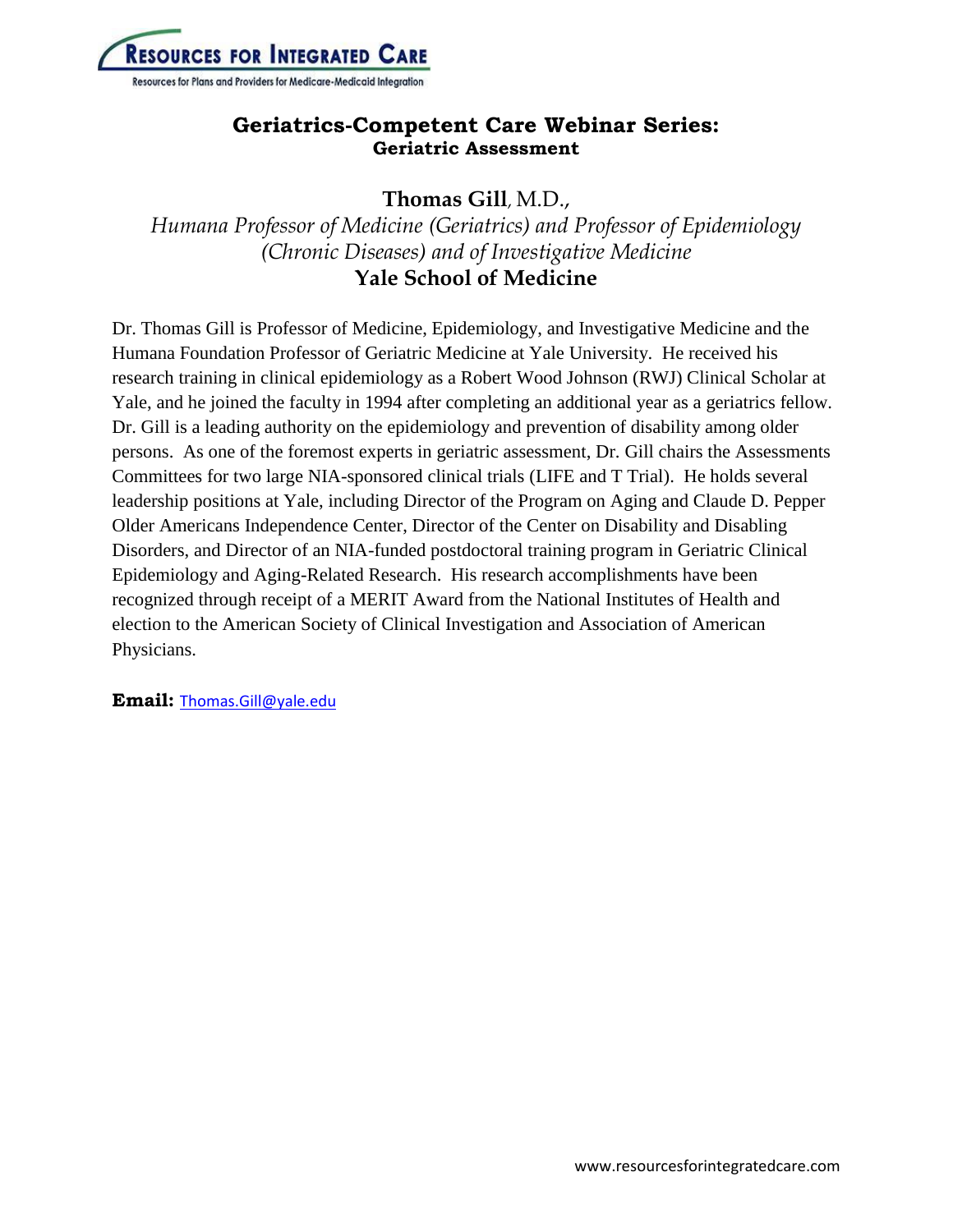

## **Geriatrics-Competent Care Webinar Series: Geriatric Assessment**

**Veronica Rivera**, M.D., *Assistant Professor of Geriatrics and Palliative Medicine Icahn School of Medicine at Mount Sinai* **Icahn School of Medicine at Mount Sinai**

Veronica Rivera, MD is an Assistant Professor at the Icahn School of Medicine at Mount Sinai in both the Brookdale Department of Geriatrics and Palliative Medicine and the Department of Family Medicine and Community Health. She graduated from Jefferson Medical College in Philadelphia, PA. She completed her residency in Family and Community Medicine at the University of California, San Francisco / San Francisco General Hospital program. She also served an additional year at UCSF as chief resident and then stayed at UCSF to complete a clinical geriatrics fellowship. Clinically, she practices outpatient medicine at the Coffey Geriatrics Practice at Mount Sinai and at the Family Health Center of Harlem (an Institute for Family Health Clinic in East Harlem). Her interests include improving geriatrics education for family medicine trainees and improving geriatric care for underserved patients.

**Email:** [Veronica.Rivera@mssm.edu](mailto:Veronica.Rivera@mssm.edu)